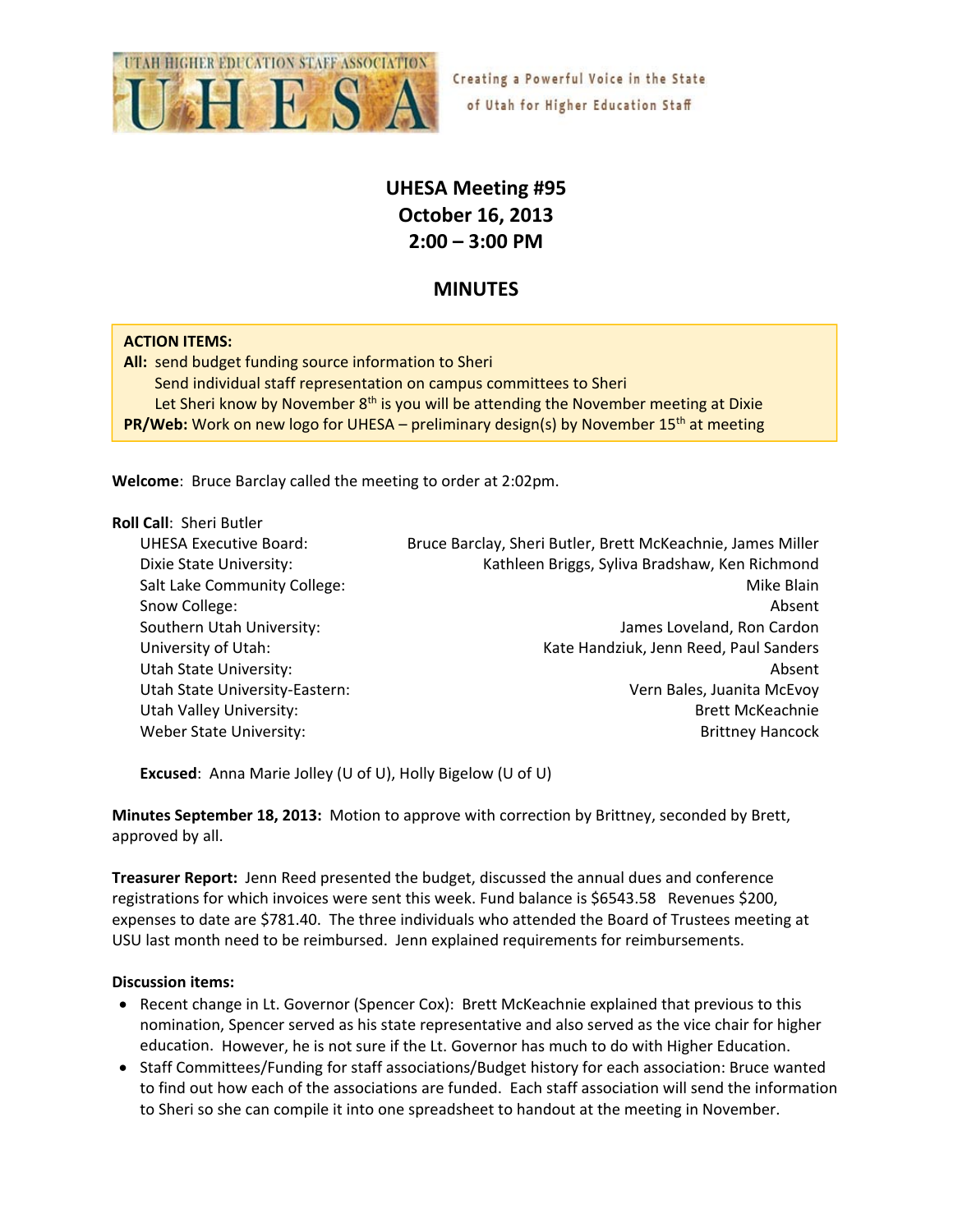- Staff Committees: Where representation is on each campus. Send to Sheri by November  $1<sup>st</sup>$  so she can compile a spreadsheet to hand out at meeting in November.
- HigherEd Utah Report: Bruce talked about the report which shows the budgets for higher education since 2002‐03. He encouraged everyone to look it over and become familiar with the information. o http://higheredutah.org/wp‐content/uploads/2013/05/rd\_2013\_databook\_tabH.pdf
- Partnerships with students or others to get behind USHE requests for funding: Bruce indicated that the top three priorities for USHE are:
	- o Wage increase and Benefits increase
	- o Mission‐base funding: enrollment growth has not been funded since 2003. Stem was also a topic of discussion here.
	- o Performance based funding.
- Enrollment numbers: Bruce has an article from the associated press that talks about the enrollment scare with the missionary age change. Much effort has been given to this from all levels and enrollment decreased much less than expected.

#### **Committee Reports:**

**Legislative Committee:** Holly is excused today and sent the following to be discussed:

- Her understanding is that our number one message to the Legislature this year is compensation (3%) increase in base pay and 9.5% increase in funding for Health & Dental benefits). We absolutely DO NOT want this cost passed on to students who are mostly in even worse financial shape than we are. We want to be treated once again the same as state employees. State employees received full funding last year for a 1% compensation increase. We were given partial funding and were told to make up the difference in funding by raising tuition. This is not acceptable.
- If everyone agrees that this is our position she will move forward and draft the letter to the Legislature.
- Note: We need to keep our percentage requests the same as the Board of Regents. A unified message goes down very well with the Legislature.
- She is currently working on finding guest speakers for UHESA Day at the State Capitol. Has had some positive feedback, but no firm commitments yet.
- Since part of our message is that we do not want the State Legislature to pass the financial burden of our compensation increase on to students Holly suggests it would be a good idea to work with student organizations at each of our colleges/universities to coordinate our Legislative efforts and to invite them to join us during our day at the Capitol.
- She has invited several news organizations to cover UHESA Day at the Capitol, but has not heard back from any of them. Perhaps this is because it is so far in the future. Still working on this.

Comment: These are quite good and she has hit the nail on the head. Anyone who has further suggestions should send them directly to Holly.

#### **PR/Web Committee**: James Miller

• Report on Logo redesign: They have not had a chance to work on this but will try to have something by the meeting in November.

### **Conference Update:**

• November 15<sup>th</sup> meeting at Dixie State University will begin at 8:30 with a continental breakfast and the official meeting will begin at 8:45am with the target to conclude between 2:30 and 3:00pm. Holland Building,  $5<sup>th</sup>$  floor, room 550. Final count to Sheri by November  $8<sup>th</sup>$  for those attending.